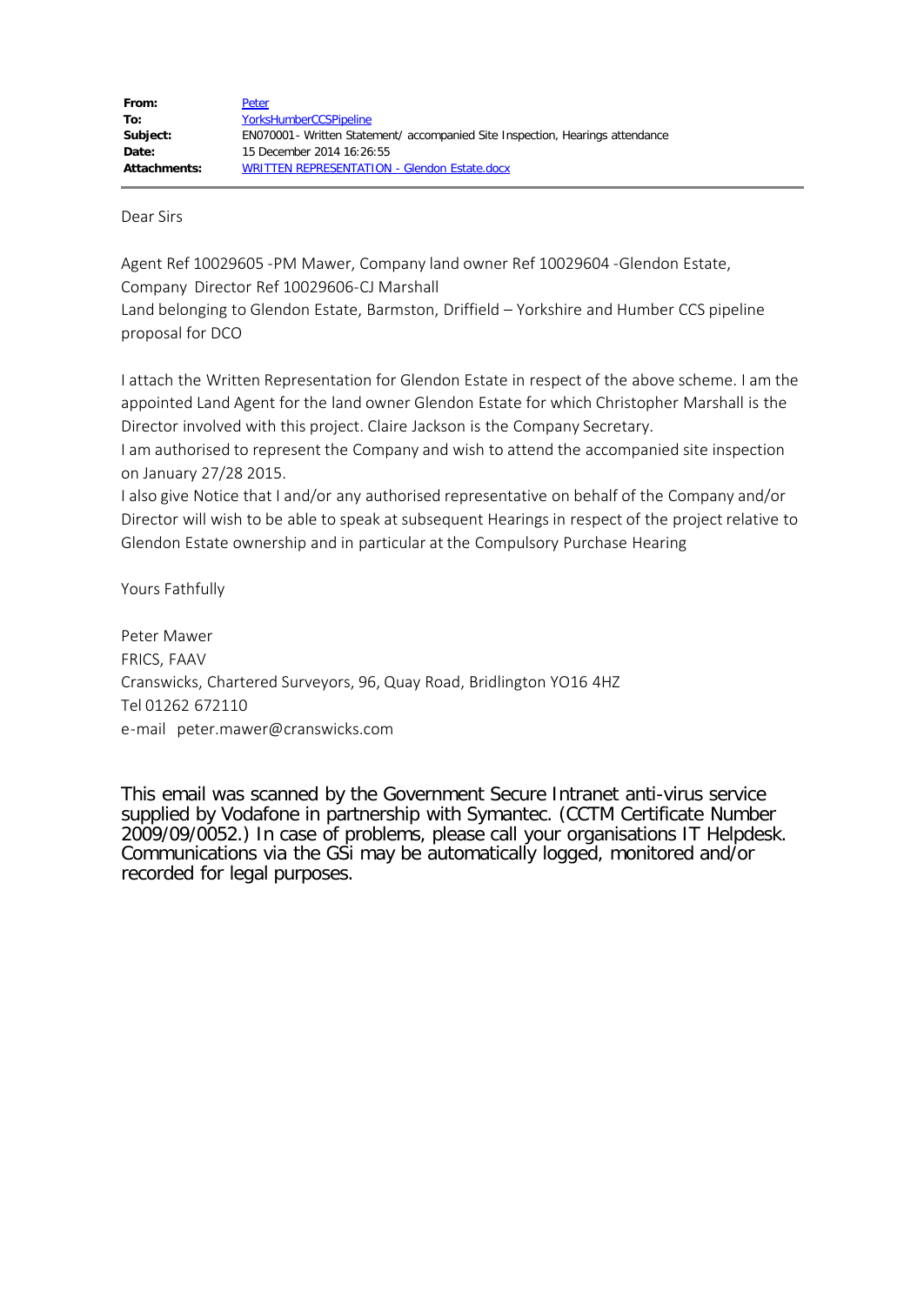# WRITTEN REPRESENTATION

## **Application for Development Consent Order (DCO) YORKSHIRE & HUMBER CCS CROSS COUNTRY PIPELINE EN070001**

## **AGENT REFERENCE :- 10029605**

### **AGENT FOR CJ MARSHALL REFERENCE 10029606**

**AGENT FOR GLENDON ESTATE REFERENCE 10029604**

**Summary of written representation**

- **This is an Agent Representation upon behalf of Landowners and applies to the proposed areas of land to be taken for the provision of a pipeline and Pumping station on my client's land**
- **It relates to arrangements to be made in respect of the compulsory purchase order (CPO) element for the construction of the on-shore element of the Carbon Capture pipeline project on my client's land**
- **Relates to the exercise of the CPO**
- **Relates to the inclusion of a "lift and shift" clause where future minerals extraction is blighted**
- **Relates to the proposed construction access to the pumping station**
- **Relates to the appointment of an independent land drainage consultant**
- **Relates to the return of land to the land owner in reinstated order on completion of the work**
- **Relates to the provision of a "lift and shift clause" in respect of the pipeline route where future development is blighted**

## **Detail of representation**

- 1. APPLICATION FOR DCO/CPO
	- This application for DCO is in respect of requirements by a commercial entity to enable the construction of a Pipeline from Drax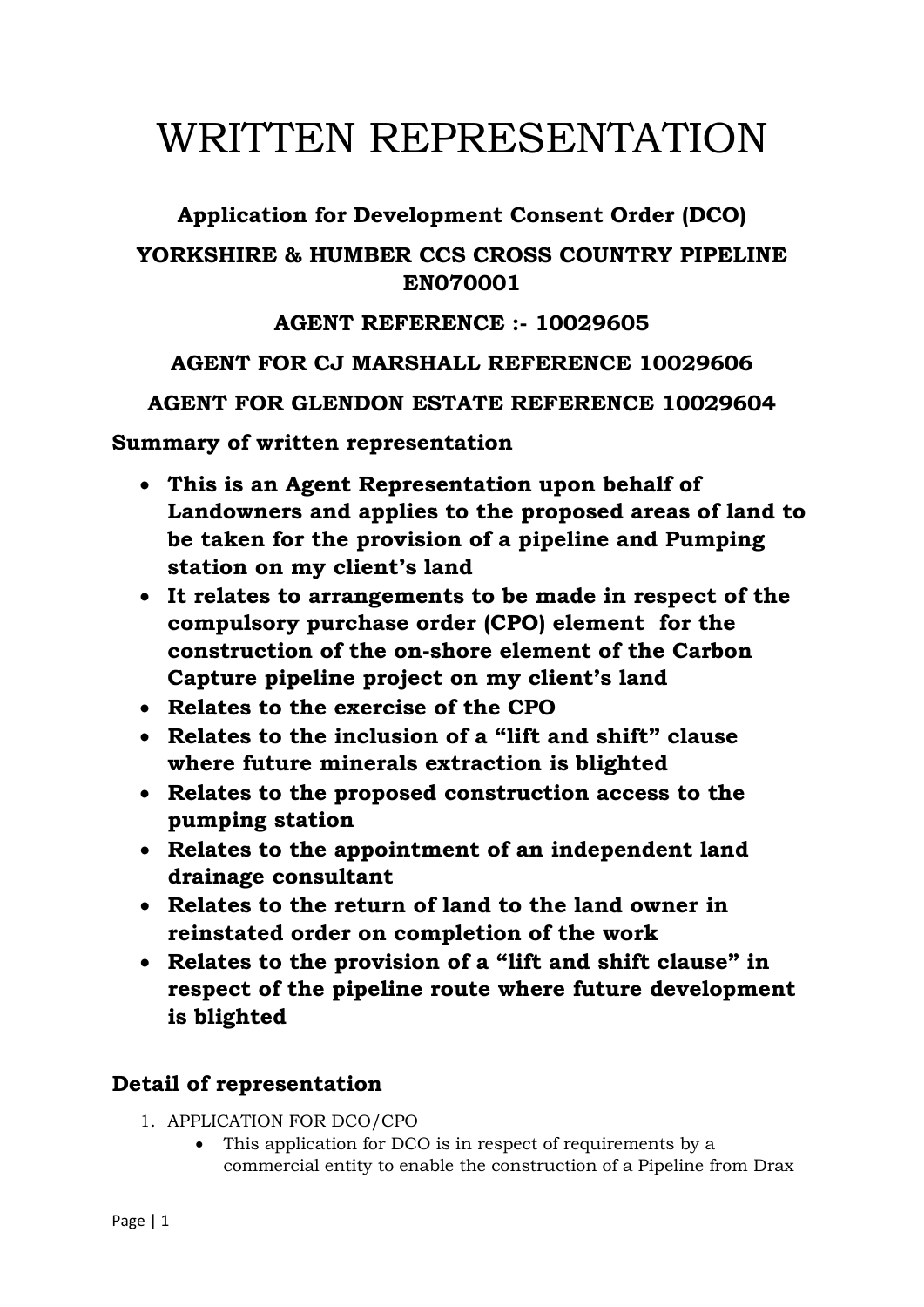to Barmston with surface installation of a Pumping station at Barmston

- This Representation relates to the choice of pipeline route and pumping station location situated at the sea end of the scheme on land at Hamilton Hill Farm and Low Farm Barmston and High and Low Stonehills Farms Fraisthorpe and Carnaby as they relate to the CPO details for the acquisition of the land owner's land
- The existing proposals for my clients land have been prepared based upon private negotiation between parties which will not be taken into account in CPO standard compensation terms. Planning conditions should therefore be inserted to protect the landowner in respect of such arrangements otherwise the landowners original concerns must be taken into account by the planning inspectorate when considering the scheme

#### 2. EXERCISE OF THE CPO AND DURATION OF CPO

- The DCO will give the developer acquisition rights over the landowner's land for a period to be specified in the DCO/CPO
- Such CPO rights will be registered against the land ownership for the duration of the CPO
- The Developer will request that those CPO rights be for the longest duration possible, taking into account the off-shore element of the Scheme
- Despite the grant of the DCO and CPO there is no guarantee that the Scheme will happen due to the cost uncertainties
- The grant of CPO rights will restrict the landowner's ability to deal with his land and will blight the value of the land during the period of the DCO and CPO
- Works contracts usually include time penalties which encourages contractors to disregard the effects of weather on the land on which they are to work. Agricultural land can be ruined both by compaction from working in wet weather or by excavations not reinstated in time to avoid bad weather causing virtual canals to form across the landowner's fields. This can be avoided by sensible timing of operations
- **Strict time limits restricting the time before exercise of the CPO should be introduced. Once exercised there should be a time limit of 12 months in which to complete the work across the landowner's land and a requirement not to expose or work land in Winter months should be inserted**

#### **3.** ROUTE OF PIPELINE

• The landowner owns all the land from Demming drain (West boundary), Earl's Dyke(North boundary) and to the North of the village of Barmston(South boundary) down to the sea front (East boundary)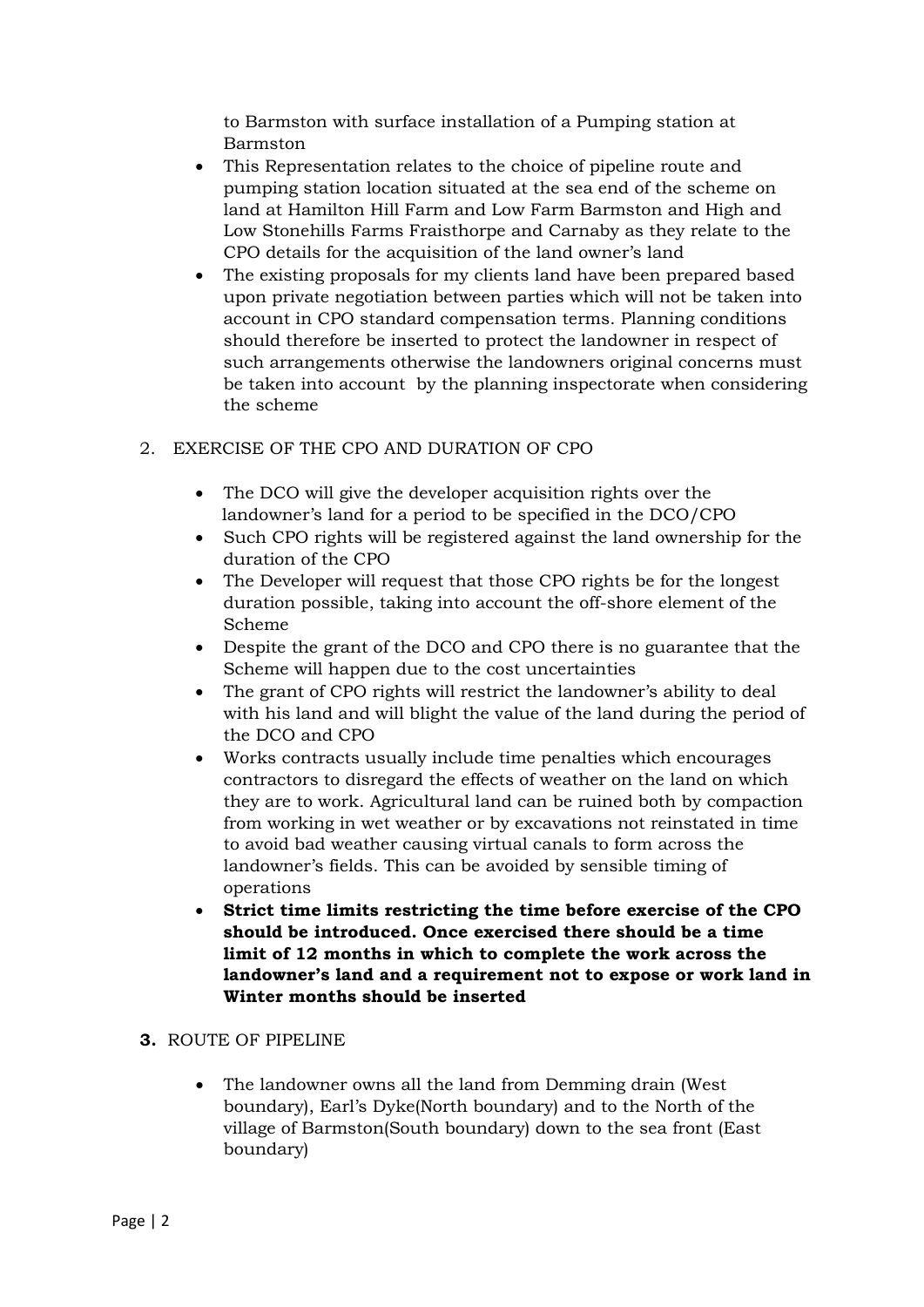- There were two major concerns for the landowner in respect of the pipeline route;- avoidance of an Organic farming enterprise (impossibility of weed control due to works) and avoidance of minerals deposits
- The Landowner's preferred route avoided both but the proposal crosses the mineral deposits. In negotiation the developer has assured the landowner that suitable compensation provisions will be available but these are not the same provisions as will apply under the standard CPO provisions which are more restrictive to the landowner.
- **The DCO should specify that the terms for mineral deposits compensation should be as negotiated, otherwise either the landowner's preferred route be adopted or a "lift and shift clause" be inserted into the planning conditions**

#### 4. LOCATION OF PUMPING STATION

- The Developer has moved the Pumping station site at the request of the landowner to arrive at the proposal location.
- One of the reasons for this suggestion was that the site would be nearer a public road for construction access purposes (the 'back' road to Fraisthorpe village) being accessible directly from the A165
- Despite this being a single track road the distance between hedges is sufficiently wide to install temporary or permanent passing places along its length and visibility at the Highway junction is likely to be better than the proposal access.
- The proposal requires access for all heavy construction traffic along the working strip to be taken for the pipeline route between the A165 and the proposed pumping station
- This means that heavily laden vehicles and heavy machinery will access the Pumping station site across agricultural land with surfacing works to try and prevent such heavy traffic from becoming bogged down
- The weight of such traffic will have serious and long reaching implications for soil structure along this part of the pipeline route once returned to agricultural use, no matter what assurances are given by the developers regarding reinstatement.
- **All construction vehicle access to the Pumping Station site should be via the single track public highway from the A165 at the junction nearest Stonehills Cottages with suitable improvements to passing places added by the developer where necessary.**

#### 5. APPOINTMENT OF INDEPENDENT DRAINAGE CONSULTANT

• This cable route crosses land with some very complicated land drainage schemes due to levels and ditches locations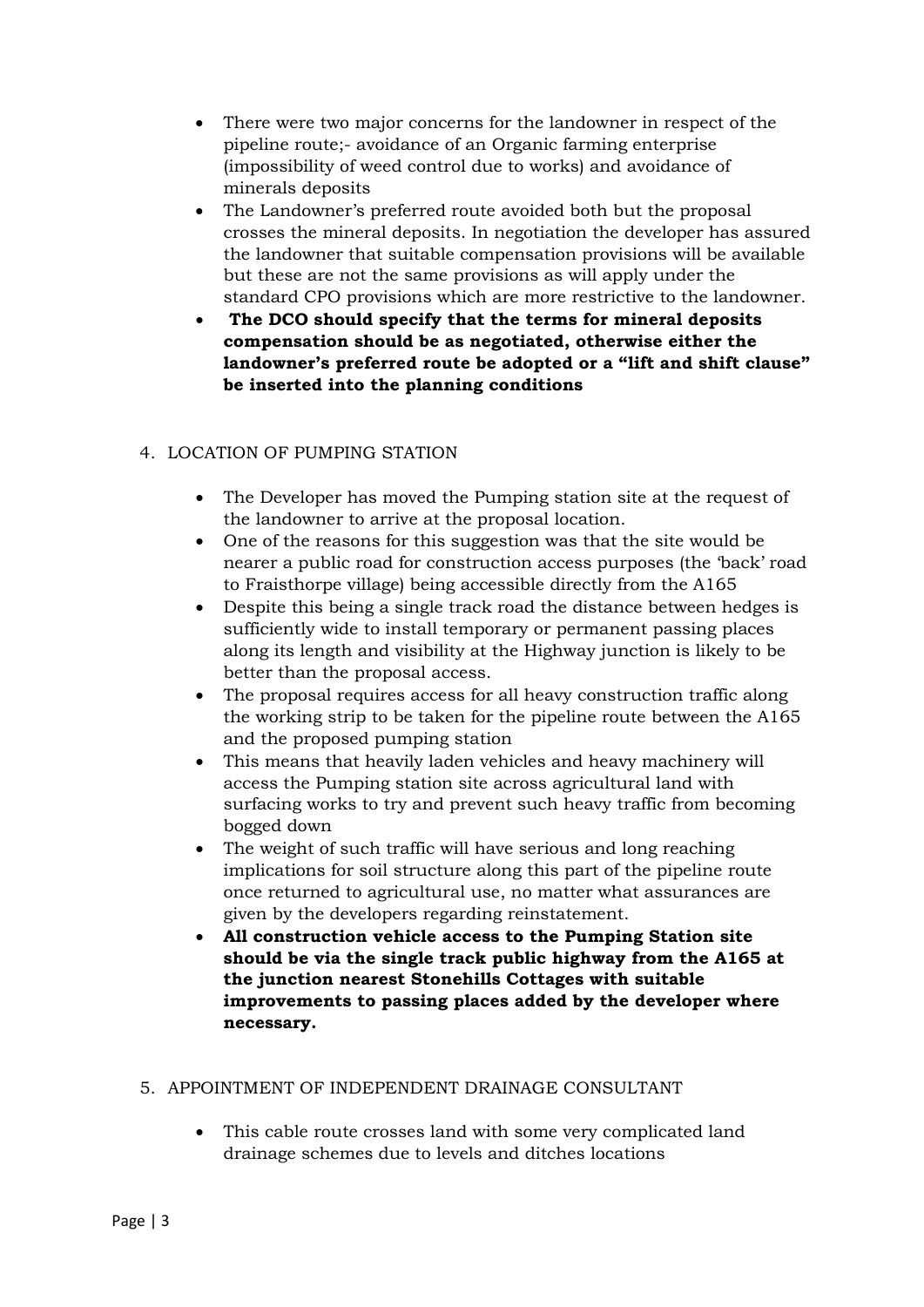- Much land has in the past been comprehensively drained under Ministry Grant schemes using agricultural land drainage systems
- The proposed route will cross and damage many land drainage systems in the acquired land area and the retained land alongside
- If the land is to be acquired by CPO as opposed to negotiated rights the land owner will need to be protected in respect of land drainage reinstatement
- Otherwise the landowner will have no controls on the quality of reinstatement, timing of works and after-care to put right issues developing after the operations have finished on the land acquired for the benefit of that land nor for the benefit of his adjoining retained land
- **An assurance by the developer is not enough. The appointment of an independent land drainage consultant at the expense of the developer working between parties to supervise the connections and reinstatement of land drains during and after works should be a condition of the DCO/CPO powers**

#### 6. RETURN OF PIPELINE LAND AFTER THE SCHEME IS COMPLETED

- Unlike most CPOs where the land is acquired for separation from the land retained eg town centre developments, roads, railway connections etc, this CPO request for the pipeline route is for the laying of an underground pipe which will sever the landowner' fields
- The pipeline route land will be surplus to the Developer's requirements after the work has been completed yet will have severed the retained land
- Such rights are normally acquired by Deed of Easement under Statutory powers or negotiation and when the land has been satisfactorily reinstated is returned to the land owner
- **The DCO should therefore contain a condition that the land acquired for the pipeline is to be returned to the land owner in the same condition in which it was acquired, having been suitably reinstated, within 3 months of the work having been completed, on a field by field basis. This land should not be capable of disposal to third parties**

#### 7. FUTURE DEVELOPMENT BLIGHT

- The proposed route of the pipeline has been agreed subject to matters known at the date of this Representation.
- Government subsidies have been available for land based farming diversification including Renewable energy initiatives.
- Existing and new initiatives for diversification of farming will impact on the land over which this DCO is sought for the duration of the CPO and beyond once the cable route has been installed.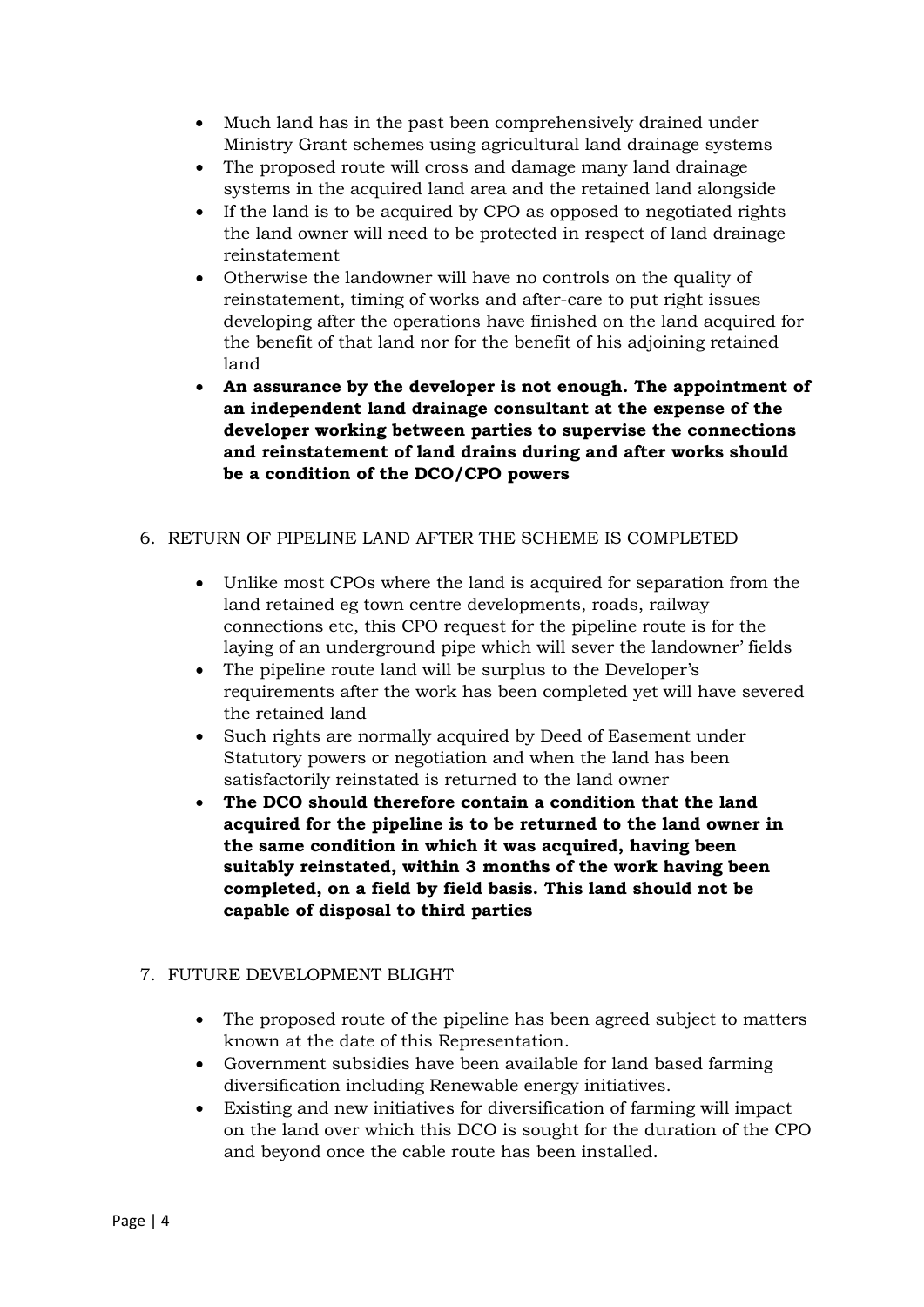- As this application is for the compulsory acquisition of land for the scheme the land owner has no financial interest nor participation in the income returns from the commercial entity which will benefit from the scheme
- Today's agreed cable route may tomorrow blight the potential that the land owner has to implement a farm diversification scheme of his own involving the development of the land surface under which this cable has been laid and sterilising the land beside it.
- It may also impact on non-diversification development possibilities over the life of the scheme
- In such circumstances under statutory acquisition of easement rights it is usual to incorporate a "lift and shift" clause, to enable the land owner to require the developer to return and move the pipe or cable to facilitate the land owner's ability to develop the land for his own benefit should such occasion arise
- At that point the cable route developer would calculate whether it was cheaper to move the cable or compensate the land owner for the loss of the development rights relative to the development to be undertaken.
- This ability will be lost under standard compensation for CPO procedures and will therefore potentially disadvantage the land owners.
- **The DCO/CPO should therefore protect the land owner's rights in this respect by imposing a "lift and shift" condition on the developer throughout the lifetime of the development for which the DCO has been obtained.**

Many of these matters are usually adequately dealt with in negotiations between parties for rights to lay pipelines in the commercial world. The developer in this case is seeking the precaution of DCO protection by providing a fall-back position to CPO if any of the individual negotiations stall. This is understandable given the nature and importance of the scheme.

What the Developer should not be allowed to do is to place the land owner in a worse position by applying for the DCO to circumvent the land owner's rights to be dealt with fairly and to be left in the same position post-scheme as pre-Scheme.

**Due to the complexities of the CPO procedure and rules on compensation for land acquisition for land separation purposes being used in this case for the purposes of pipe-laying under the ground, anomalies are created which reduce the rights of the land owner and which can only be protected within the confines of the DCO/CPO by conditions imposed upon the Applicant developer for the protection of the land owner**.

**The land owner requests the right for him/her and/or appointed Agent to attend the site inspection and to speak at any hearing to be convened which deals with the points in bold above, especially the CPO hearing.**